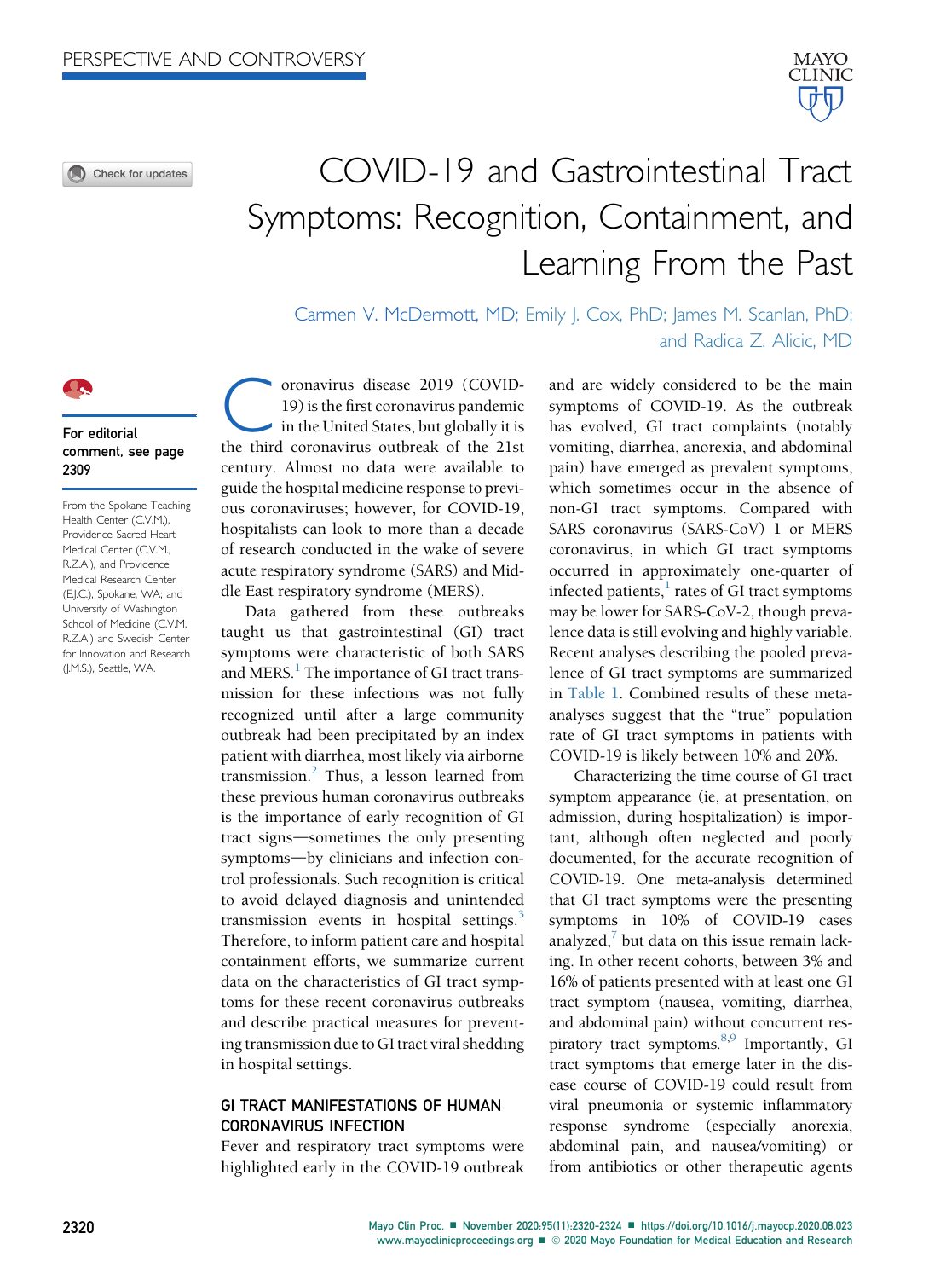given during treatment (especially nausea/ vomiting and diarrhea).

Interestingly, COVID-19 studies from Asia generally report a somewhat lower prevalence of GI tract symptoms. These differences in prevalence rates could be due to a tendency to focus on more immediately threatening respiratory tract symptoms because they are more likely to cause clinical deterioration, lack of awareness of GI tract manifestations earlier in the pandemic, differences in classification of diarrhea, variability in screening protocols for GI tract symptoms, viral strain variability, and varying ethnic susceptibilities to viral GI tract infection.

Patients with COVID-19 also have serologic evidence of liver dysfunction, most commonly a mild increase in alanine aminotransferase, aspartate aminotransferase, and bilirubin levels and low concentrations of albumin, although severe liver injury has been reported[.8](#page-4-4),[9](#page-4-5) A recent review of COVID-19 and liver disease concluded that COVID-19 was frequently associated abnormal liver function test results but that such results were generally mild and transitory.<sup>10</sup> Patients with more severe cases of COVID-19 also had a greater likelihood of liver injury. Relatively little data are currently available concerning COVID-19 in patients with preexisting liver disease, such as cirrhosis and nonalcoholic fatty liver disease. It is not yet known whether the etiology of liver injury is related to viral infection of hepatocytes, COVID-19 treatments, systemic inflammation due to the infection, or other causes. Taken together, however, these findings suggest that evidence of liver injury should be considered a GI tract manifestation of COVID-19.

The pathophysiology underlying GI tract symptoms in COVID-19 cases is not completely clear, but active viral replication may take place in the GI tract, with initial viral entry occurring through the angiotensinconverting enzyme 2 receptor. Generally, angiotensin-converting enzyme 2 receptors are highly expressed in the GI system, even more abundantly than in the lungs, and GI mucosa can therefore serve as a viral target site. Viral replication in the GI tract is supported by a report that identified intracellular viral

nucleocapsid protein in biopsy results of gastric, duodenal, and rectal epithelial cells, another report finding live SARS-CoV-2 in stool, and yet another reporting high stool viral loads on polymerase chain reaction (PCR) and intestinal cells expressing subgenomic viral messenger RNA in hospitalized patients. $11-13$ These data parallel reports from the SARS and MERS literature, which illustrate that these viruses probably infected the GI tract.

Although the prevalence among patients from different geographic regions, racial/ ethnic backgrounds, and age groups needs to be clarified, these findings challenge the assumption that the "typical" patient with COVID-19 has exclusively respiratory tract symptoms and fever or that COVID-19 infection is improbable in the absence of respiratory tract symptoms.

#### GI TRANSMISSION OF COVID-19

Previous outbreaks can possibly shed light on transmission concerns for SARS-CoV-2. Fecal shedding and airborne transmission appear to have been pivotal in a notable superspreading event for SARS that involved an index patient with diarrhea and high viral loads in stool and urine.<sup>[2](#page-4-1)</sup> The aerosolization of SARS-CoV-1 and transmission via the plumbing and ventilation systems have been argued to be the mechanisms that precipitated this event. Because the GI tract presentations of COVID-19 bear similarity to those caused by SARS and MERS, the prevalence of GI tract symptoms in these patients and the shedding of virus in stool should raise parallel concerns. Already, GI tract transmission of COVID-19 has been reported in a hospital spreading event in which one patient who had COVID-19 with abdominal symptoms infected several health care workers and other patients.<sup>[14](#page-4-8)</sup> To prevent such events in hospital environments, the 2 primary considerations related to GI tract symptoms are (1) the mechanisms of GI tract transmission and (2) the time course of GI tract shedding.

# Known and Possible Mechanisms of **Transmission**

As noted for SARS and other enteropathogenic viruses, patients shed virus from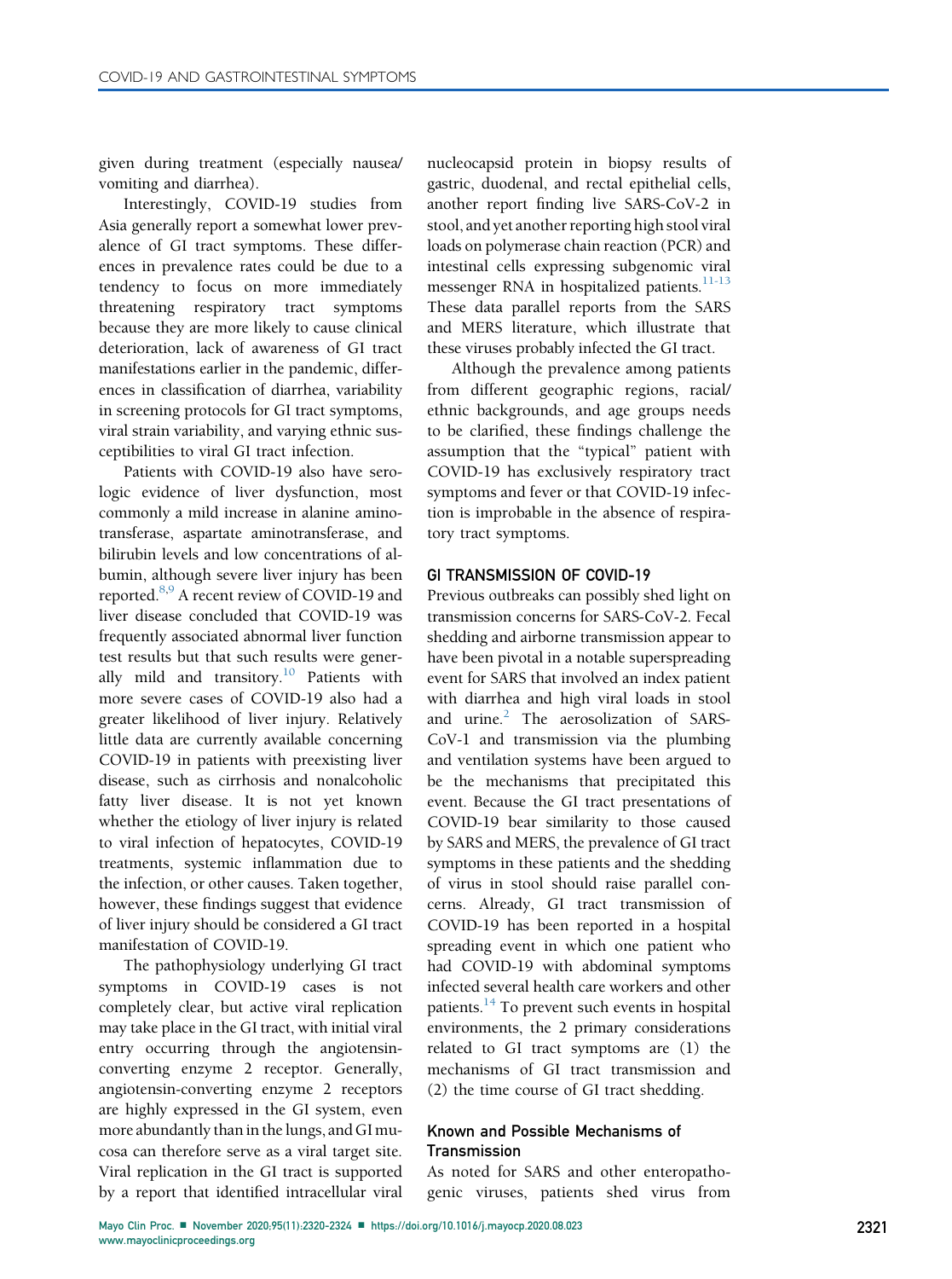<span id="page-2-0"></span>

| TABLE 1. Pooled Prevalence of GI Tract Symptoms From COVID-19 Meta-analyses |                           |                  |                          |            |
|-----------------------------------------------------------------------------|---------------------------|------------------|--------------------------|------------|
| Variable                                                                    | Parasa et al <sup>4</sup> | Cheung et $al^5$ | Tarig et al <sup>6</sup> | Mao et al' |
| No. of studies                                                              | 29                        | 60               | 78                       | 35         |
| No. of patients                                                             | 4805                      | 4243             | 12.797                   | 6686       |
| All GI tract symptoms                                                       | <b>NA</b>                 | 18%              | <b>NA</b>                | 15%        |
| Diarrhea                                                                    | 7%                        | 13%              | 12%                      | 9%         |
| Nausea/vomiting                                                             | 5%                        | 10% (vomiting)   | 9%                       | 6%         |
| Abdominal pain                                                              | <b>NA</b>                 | 9%               | 6%                       | 3%         |
| Liver injury                                                                | 20% AST, 15% ALT          | <b>NA</b>        | <b>NA</b>                | 3%         |
| Anorexia                                                                    | <b>NA</b>                 | 77%              | 22%                      | 71%        |
| Stool sample positivity                                                     | 41%                       | 48.1%            | <b>NA</b>                | 54%        |
|                                                                             |                           |                  |                          |            |

 $ALT =$  alanine aminotransferase;  $AST =$  aspartate aminotransferase;  $COVID =$  coronavirus disease 2019; GI = gastrointestinal.

emesis and feces that can lead to surface contamination in patient areas, creating a transmission risk via contact from infected surfaces. Touching these surfaces and then touching the face, nose, or mouth can result in self-inoculation with the virus. Furthermore, it is well established (although not well publicized) that toilet flushing has the potential to generate infectious droplets and aerosols resulting in contamination of the surfaces and air with some enteric pathogens, especially in viruses. Notably, as discussed previously, aerosolization of SARS-CoV-1 probably triggered a SARS superspreading event,<sup>[2](#page-4-1)</sup> highlighting the importance of this transmission mode.

For transmission via GI tract secretions to occur, live virus needs to be secreted in stool or vomit and remain viable on surfaces or air, which is not yet fully understood for SARS-CoV-2. However, virus has been detected by PCR in the stools of patients from numerous cohorts, and live virus was isolated from the stools of patients without diarrhea in one small cohort. More research and validation from larger patient cohorts would be valuable to ascertain the infectiousness of fecal bioaerosols, especially since the viability of SARS-CoV-2 in air has not been fully determined. To our knowledge, thus far there has been only one report of infectious virus being isolated from stool samples. $^{13}$  $^{13}$  $^{13}$ Although reports remain inconclusive, it is prudent for any enclosed air facility with a dense population of COVID-19 cases, especially hospitals, to remember that this mode of transmission was an important factor in previous coronavirus outbreaks $^{2,3}$  $^{2,3}$  $^{2,3}$  $^{2,3}$ 

Whether stool samples that test positive by PCR contain infectious virus remains to be determined, as does the sensitivity and specificity of stool PCR relative to clinical disease and infectiousness. As infectiousness is best measured in culture and few studies have cultured stool, there is no consensus on whether stool samples generally contain live or dead virus. Moreover, although the ability of a sample to grow virus in culture should be the ultimate criterion standard for the infectiousness of both respiratory tract and stool samples, this reference is rarely employed because of lag time, inconvenience, and the reluctance of laboratories to culture COVID-19 because of potential infection. Clearly, having a firm distinction between "PCR positive" and "likely to be infectious" would be very clinically useful.

## Time Course of Virus Shedding

Infected persons may shed virus in all phases of illness and, notably, continue to shed virus in stool during recovery phases, even after respiratory tract samples test negative for the virus. Consequently, individuals who have negative results on respiratory tract swab tests, thus appearing noninfectious, could still shed virus in stool. Infectivity is highly heterogeneous among patients and between different viral strains, and until more data are available to understand infectivity in all phases, it is important for hospitals to consider the potential for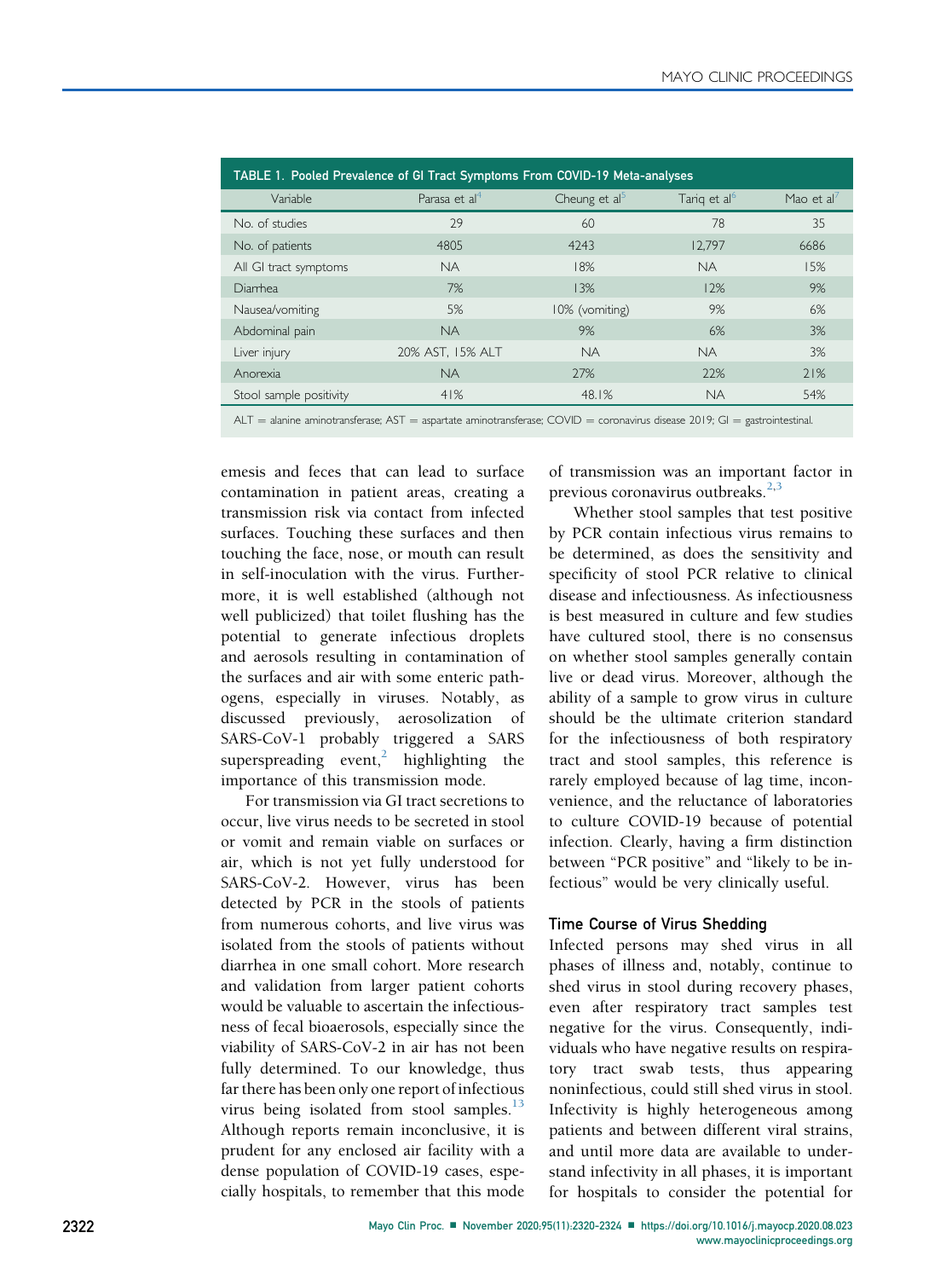| <b>Hospitals</b>                                                                                                                                                                                                                                                                                                                                                                                                                                                           |  |  |  |  |
|----------------------------------------------------------------------------------------------------------------------------------------------------------------------------------------------------------------------------------------------------------------------------------------------------------------------------------------------------------------------------------------------------------------------------------------------------------------------------|--|--|--|--|
| Key points                                                                                                                                                                                                                                                                                                                                                                                                                                                                 |  |  |  |  |
| I. Elevate awareness about GI symptoms of COVID- • Around one-fifth of COVID-19 patients have GI symptoms<br>• Index patient in a previous large SARS outbreak had diarrhea<br>• Teach staff to recognize COVID-19 cases without respiratory<br>symptoms<br>• Post signs alerting patients and staff to all symptoms of COVID-<br>19 (fever, respiratory, GI)<br>• Ask screening questions about GI symptoms even if patients do<br>not have fever or respiratory symptoms |  |  |  |  |
| • Isolate patients with n/v, diarrhea, and other GI tract symptoms<br>under the appropriate airborne and contact protocols<br>• Two possible modes of transmission:<br>○ Contaminated surfaces (fomites)<br>O Bioaerosols from flushing uncovered toilets<br>• Diarrhea possibly indicates higher viral RNA positivity and viral<br>load in stool                                                                                                                          |  |  |  |  |
| • Consider that toilet flushing could be an aerosol-generating<br>procedure<br>• Closing the toilet lid before flushing provides a 12-fold reduc-<br>tion in bioaerosol spread<br>• Ensure adequate ventilation and plumbing systems                                                                                                                                                                                                                                       |  |  |  |  |
|                                                                                                                                                                                                                                                                                                                                                                                                                                                                            |  |  |  |  |

<span id="page-3-0"></span>TABLE 2. Key Considerations for Prevention of Gastrointestinal Tract Transmission of Human Coronaviruses in

COVID-19 = novel coronavirus disease 2019; GI = gastrointestinal;  $n/v =$  nausea and vomiting.

transmission from viral shedding<sup>[3](#page-4-2)</sup> during all illness phases, including asymptomatic and convalescent phases of illness.

# CONSIDERATIONS FOR HOSPITAL INFEC-TION CONTROL

Hospital infection control responses to COVID-19 can directly extrapolate from lessons learned during the SARS and MERS outbreaks. We suggest essential considerations for hospital containment strategies for human coronaviruses [\(Table 2\)](#page-3-0).

# Elevate Awareness About GI Tract Symptoms of COVID-19

It is important for patients and health care staff to receive education on how to recognize all possible initial presentations of patients with COVID-19, including those who do not present with the typical fever and res-piratory tract symptoms.<sup>[3](#page-4-2)</sup> Currently, messages alert patients to notify staff of respiratory tract symptoms and fever on entry to most health care facilities; however,

these messages should be expanded to include GI tract symptoms. This elevated awareness would allow for immediate and rapid isolation on presentation and timely testing for COVID-19, which was found to likely prevent transmission in SARS.<sup>[3](#page-4-2)</sup> Protocols for screening patients for COVID-19 symptoms should include questions about GI tract as well as respiratory tract symptoms.

# Consider Scaling Up Isolation Precautions With Consideration for GI Tract-Mediated Transmission

Patients who have any symptoms of COVID-19 (including GI tract symptoms) should be immediately placed in isolation precautions until the disease is appropriately ruled out. Isolation measures should take into account the potential for fecal-oral transmission. Future planning should encompass adequate facility measures to permit isolation for future infectious outbreaks in order to prevent nosocomial superspreading events.<sup>3</sup>